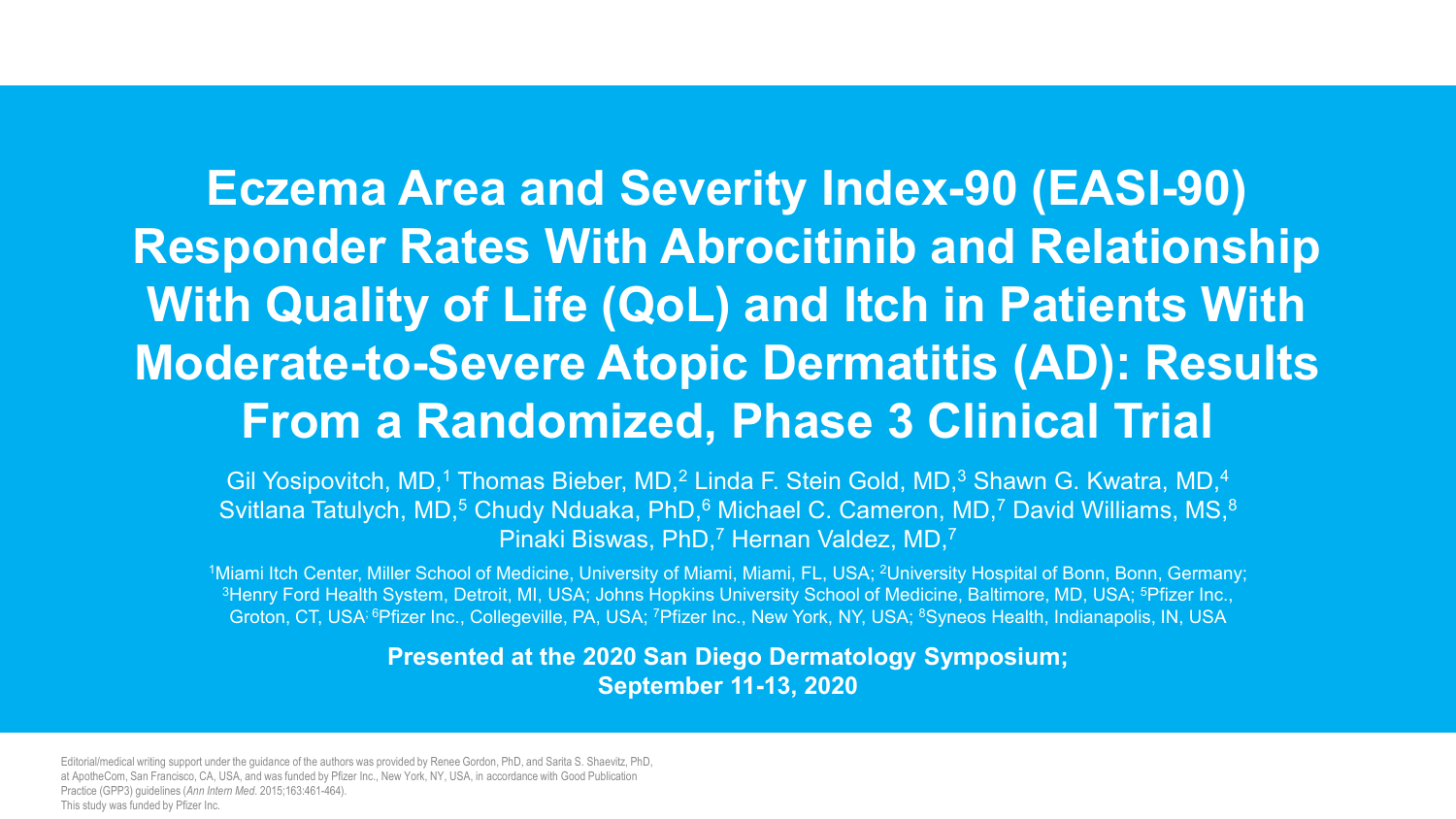## **Disclosures**

**GY** is a consultant and advisor for Pfizer Inc., Bellus Health, Eli Lilly, Galderma, Kiniksa, Menlo Therapeutics, Sanofi-Regeneron, Sienna Biopharmaceuticals, and Trevi Therapeutics and a principal investigator for Pfizer Inc., Kiniksa, LEO Pharma, Menlo Therapeutics, Novartis, Sun Pharma, and Vanda Pharmaceuticals.

**TB** is a lecturer and/or consultant for Pfizer Inc., AbbVie, Almirall, AnaptysBio, Arena Pharmaceuticals, Asana Biosciences, BioVerSys, Boehringer Ingelheim, Daiichi-Sankyo, Dermavant/Roivant, Eli Lilly, Galapagos/MorphoSys, Galderma, Glenmark, GSK, Incyte, Kymab, LEO Pharma, L´Oréal/La Roche-Posay, Menlo Therapeutics, Novartis, RAPT Therapeutics (FLX Bio), Sanofi-Regeneron, UCB, and Vectans Pharma and an investigator for AFYX (DermTreat).

**LFSG** received grants from Pfizer Inc., Incyte, and LEO Pharma and has received payment for lectures from Pfizer Inc., and LEO Pharma.

**SGK** is an advisor or consultant for Pfizer Inc., AbbVie, Galderma, Incyte Corporation, Kiniksa Pharmaceuticals,and Regeneron Pharmaceuticals. He has received grant funding from Pfizer Inc., Galderma, and Kiniksa Pharmaceuticals.

**ST, CN, MCC, PB, HV** are employees and shareholders of Pfizer Inc.

**DW** is an employee of Syneos Health, which received financial compensation from Pfizer Inc., to conduct this study.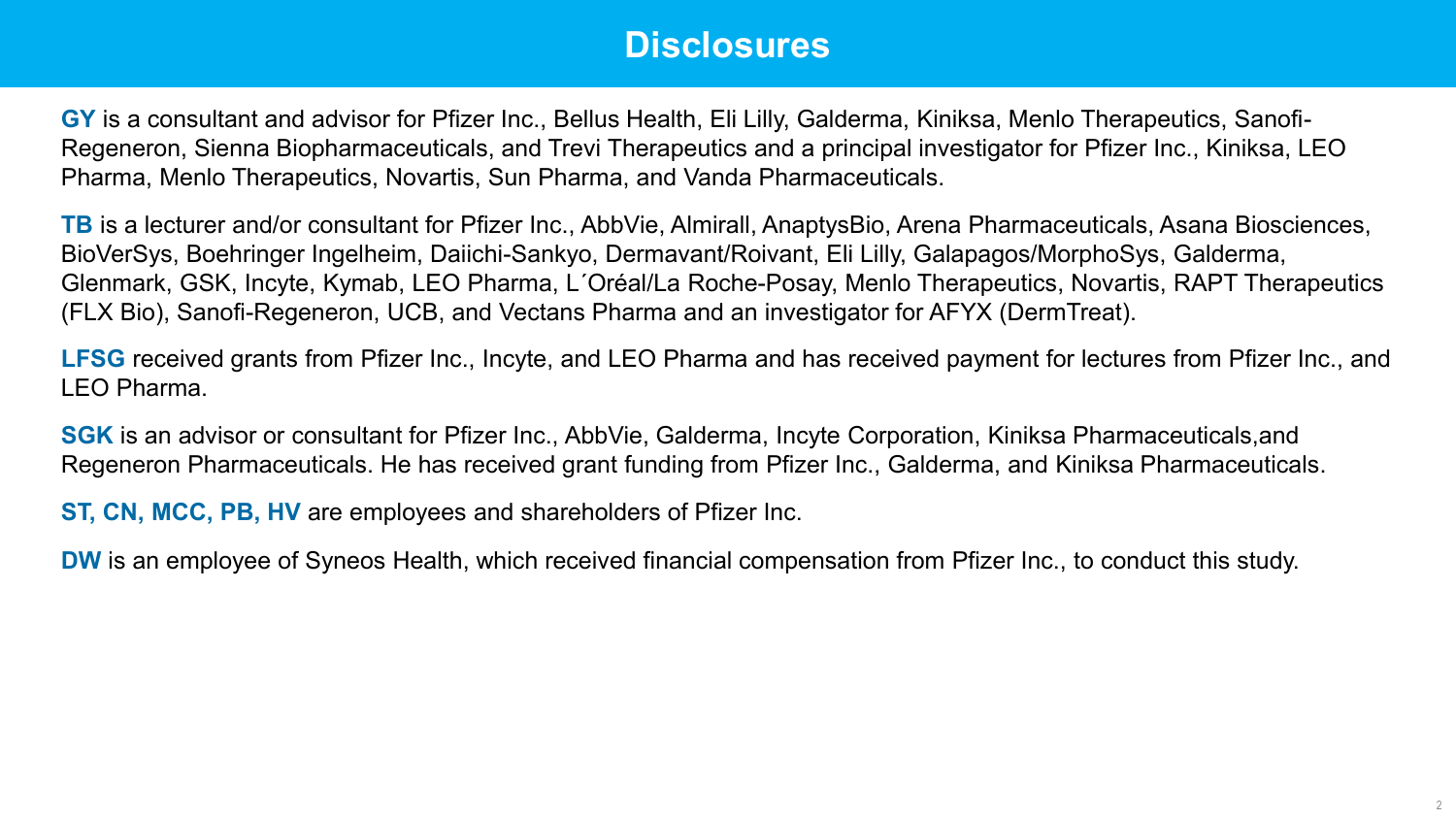# **JADE MONO-1: Baseline Characteristics Consistent with Other Trials in Patients with Moderate-to-Severe AD**

### Introduction

- Abrocitinib is an oral once-daily JAK1 selective inhibitor under investigation for the treatment of AD
- In a phase 3 trial (NCT03349060; JADE MONO‐1), abrocitinib was well To explore the relationship between EASI-90 tolerated and effective in patients with moderate-to-severe AD1

#### **Methods**

- Randomized, double-blind, placebo-controlled trial of abrocitinib (200 mg or 100 mg) versus placebo
- Patients aged ≥12 years with AD ≥1 year
	- Moderate-to-severe AD (IGA ≥3, EASI ≥16, %BSA ≥10, PP-NRS ≥4)
	- Inadequate response or intolerance to topical medication, or needed systemic therapy to control AD

• Pruritus outcomes

- **PP-NRS4:** ≥4-point improvement in PP-NRS
- **PP-NRS 0/1:** PP-NRS score of 0 or 1 (ie, little-to-no itch)
- QoL outcome
	- **DLQI/CDLQI band descriptors** (ie, effect on patient's life:  $0-1$  = no effect,  $2-5$  = small effect,  $6-10$  = moderate effect, 11-20 = very large effect,  $21-30$  = extremely large effect)<sup>2</sup>

### **Objectives**

Baseline Characteristics

- To assess EASI-90 (≥90% improvement) responder rates in JADE MONO-1
- response and pruritus and QoL outcomes

| Paseline Unaragueristics      |              |                           |                          |                   |                     |
|-------------------------------|--------------|---------------------------|--------------------------|-------------------|---------------------|
|                               |              | <b>Total</b><br>$N = 387$ | <b>Placebo</b><br>$N=77$ | 100 mg<br>$N=156$ | 200 mg<br>$N = 154$ |
| Age, mean (SD), y             |              | 32.5(16.0)                | 31.5(14.4)               | 32.6 (15.4)       | 33.0 (17.4)         |
| Age group, $<$ 18 y<br>n(%)   |              | 84 (21.7)                 | 17(22.1)                 | 34 (21.8)         | 33(21.4)            |
| %BSA, mean (SD)               |              | 49.8 (23.6)               | 47.4 (22.7)              | 50.8(23.4)        | 49.9 (24.4)         |
| Disease duration,             |              | 19.8                      | 18.8                     | 21.3              | 18.9                |
| median (range), y             |              | $(1-69)$                  | $(2 - 66)$               | $(1-69)$          | $(1-65)$            |
| $IGA, n (\%)$                 | Moderate (3) | 229(59.2)                 | 46 (59.7)                | 92 (59.0)         | 91(59.1)            |
|                               | Severe (4)   | 158 (40.8)                | 31(40.3)                 | 64 (41.0)         | 63 (40.9)           |
| EASI, mean (SD)               |              | 30.5 (13.6)               | 28.7(12.5)               | 31.3(13.6)        | 30.6(14.1)          |
| PP-NRS, mean (SD)             |              | 7.0(1.9)                  | 7.0(1.8)                 | 6.9(2.0)          | 7.1(1.9)            |
| DLQI, mean (SD) <sup>a</sup>  |              | 14.4(6.8)                 | 13.9(7.3)                | 14.6(6.5)         | 14.6(6.8)           |
| CDLQI, mean (SD) <sup>b</sup> |              | 12.7(6.2)                 | 13.6(7.0)                | 11.7(6.6)         | 13.2(5.5)           |

%BSA, percentage of body surface area; AD, atopic dermatitis; CDLQI, Children's Dermatology Life Quality Index; DLQI, Dermatology Life Quality Index; EASI, Eczema Area and Severity Index; EASI-90, ≥90% improvement in EASI PP-NRS, Peak Pruritus Numerical Rating Scale (used with permission of Regeneron Pharmaceuticals, Inc. and Sanofi); QoL, quality of life. <sup>a</sup>For patients ≥18 years. <sup>b</sup>For patients <18 years.

1. Simpson E et al. Presented at: 28th EADV Congress; October 9-13, 2019; Madrid, Spain. 2. Hongbo Y et al. *J. Invest. Dermatol.* 2005;125:659-664.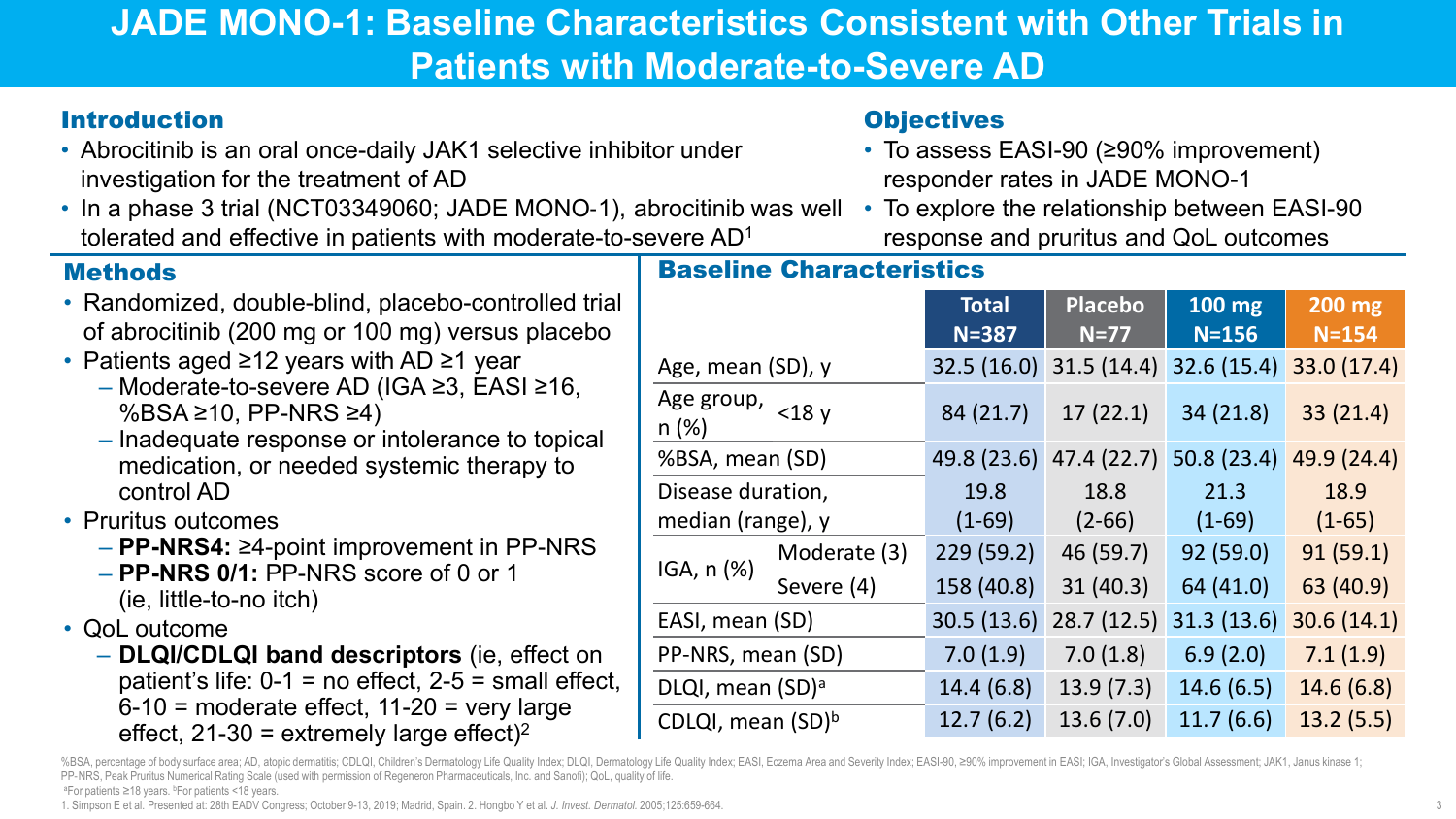## **JADE MONO-1: Robust EASI-90 Response Seen With Abrocitinib**

#### EASI-90 Response





4